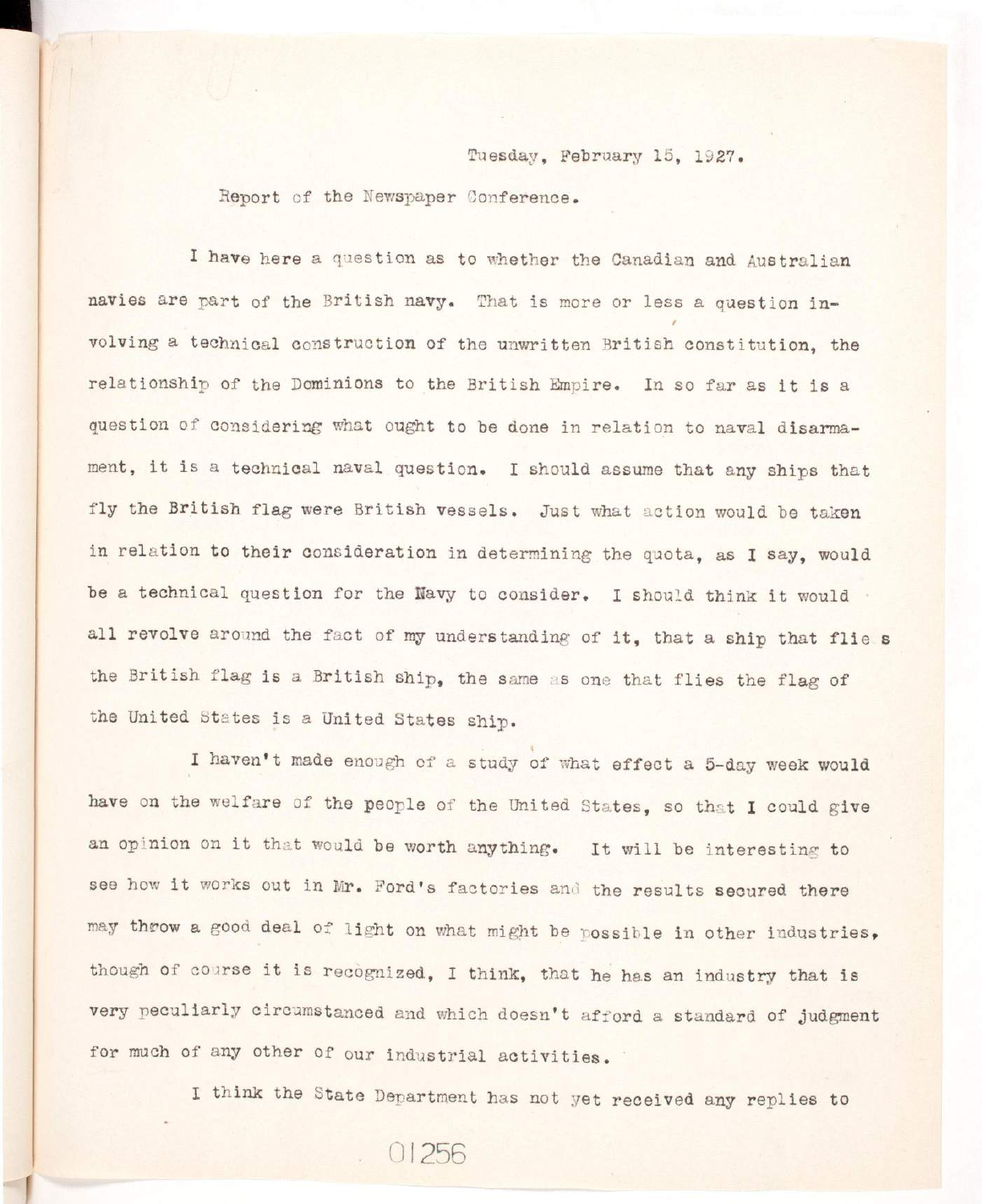the suggestion made for further consideration of naval disarmament by the five powers signatory to the Washington treaties, and until those replies come in officially I can't anticipate by undertaking to make any comment on what they may possibly be or the possible results that would accrue from them when they are received. I suppose the press has it in mind that this is not a new or separate conference that is proposed. It is simply a suggestion that when these five powers return to the Geneva conference. which is going on, that they be empowered to negotiate treaties or a treaty among themselves on the general theory or the general standard of the 5-5-3 basis. It is not exclusive of what the League is trying to do, merely supplementing the action that is to be taken. I think it must be perfectly evident, I do not think that is too strong a term, that it is impossible to secure agreement among a lot of small countries, some of which have no navy at all and others of which have almost none, in matters that affect the five powers that signed the Washington treaties. It is for that reason that I have made **a suggestion that we segregate that question, consider i t as a separate**  question, which I think is the only practical method of approach. All I have suggested is that we have a conference about it and undertake to determine whether we can not reach some further practical conclusion in relation to it. I have made that proposal because I can see no other method of securing any **result .** 

I am informed that Admiral Latimer is to have a conference today

 $2.$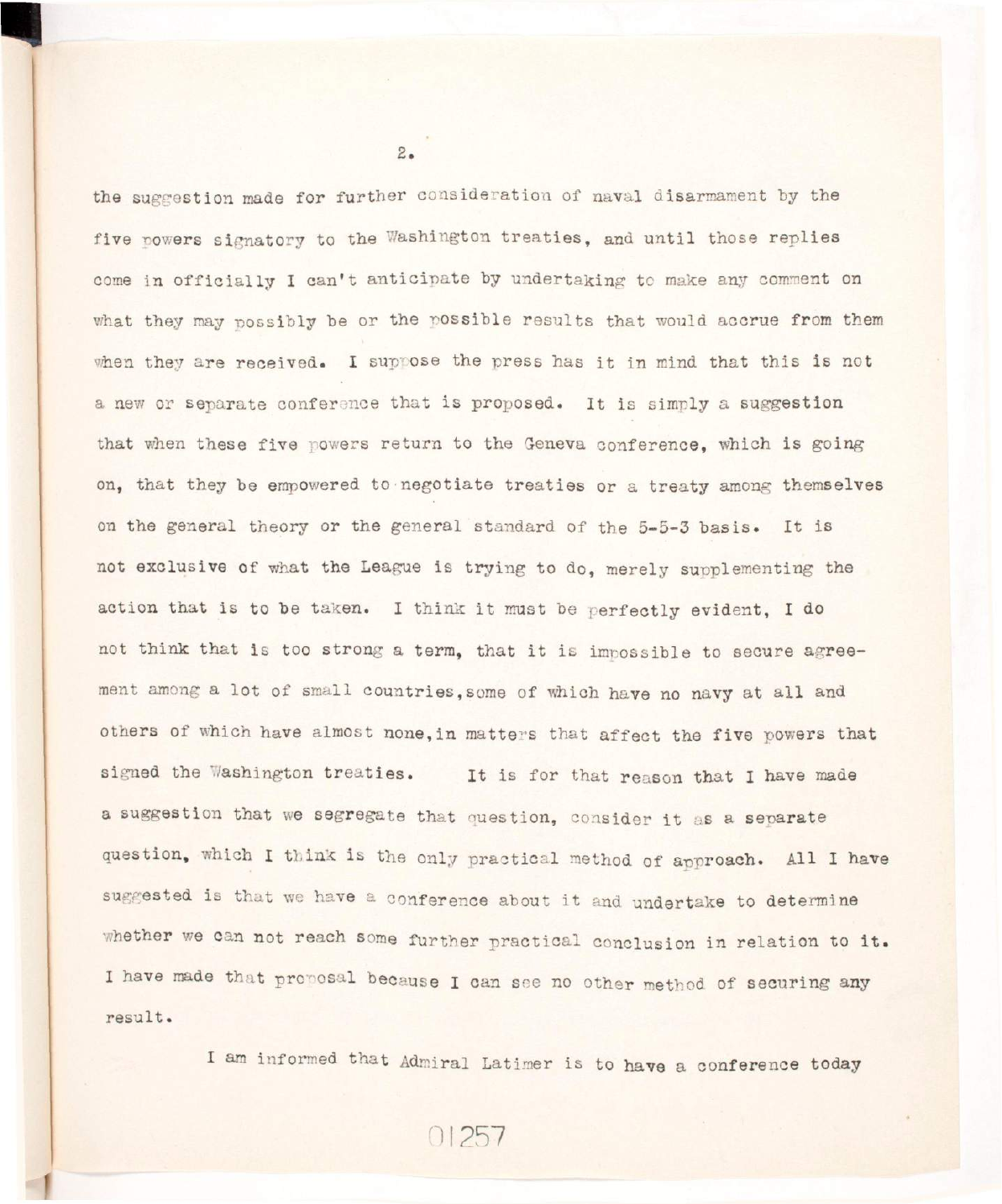with Dr. Sacassa for the purpose of considering plans to prevent further strife and bloodshed in Nicaragua. I am very hopeful that something in the way of a settlement may come out of that conference, and until I know what the results of it are there isn't any other matter in relation to Nicaragua that I think it would be helpful to discuss.

It is very difficult to find out what conditions are in China. It is a vast territory having a vast people. We have Americans scattered all over it. I don't know of anything that has occurred lately that would indicate that American lives and property are in any greater jeopardy than would naturally be supposed from the warfare that has been going on there now for several years. What we are trying to do in relation to that situation is to be there and be ready to take care of our people as best we can in case necessity arises. It is a country that is far away, which we can not reach in a short time, so that on account of the situation which has developed we are keeping forces in the locality that will be able to land and protect our people and their property from outbreaks of mob violence.

**I have several questions here as to what may be done about naval**  disarmament in case France or some other country doesn't desire to participate. The only thing I can say about that is what I have already said. that I don't care to anticipate that subject or that situation. I will see what replies are made by the different countries and then see what hopes we have from those replies of getting further limitations.

> There isn't any present need for the use of marines in China. **01258**

 $3.5$